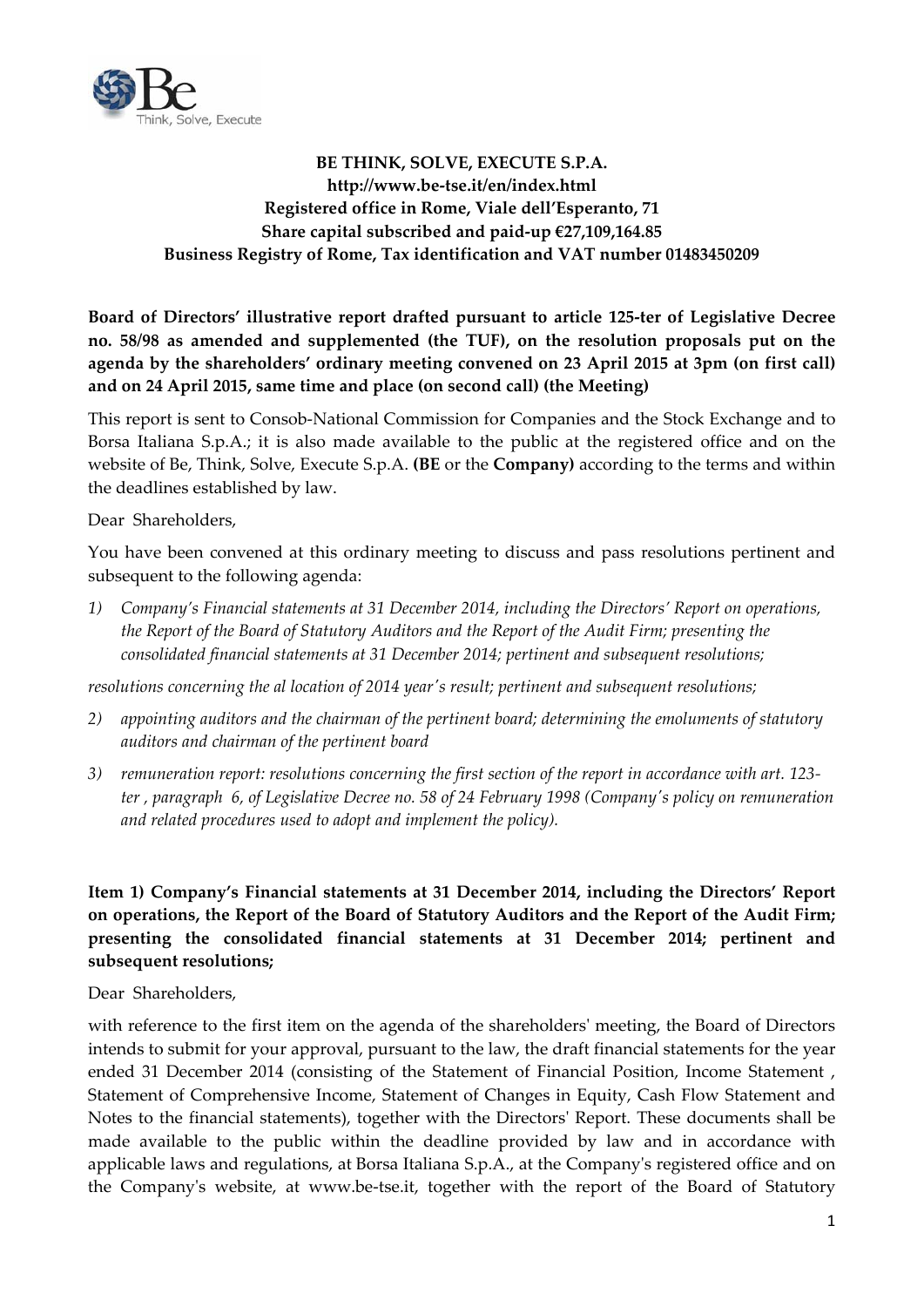

Auditors, the report of the independent auditors on the draft financial statements at 31 December 2014, and the consolidated financial statements at 31 December 2014.

The financial statements of the Company at 31 December 2014 show a profit of €2,187,355.06; the consolidated financial statements at 31 December 2014 show a net profit of €1,042,000. Given the foregoing, we hereby submit to your attention the following proposed resolution:

*"The Ordinary Shareholders' Meeting of Be Think, Solve, Execute S.p.A.:*

*‐ in compliance with the Board of Director's illustrative Report;*

*‐ having taken note of the Board of Statutory Auditors' Report and the report of the audit firm;*

*‐ having examined the Company's financial statements at 31 December 2014 and the Company's consolidated financial statements at 31 December 2014;*

*‐ in compliance with the proposals of the Board of Directors*

### *RESOLVED*

*to approve the Companyʹs financial statements for the year ended 31 December 2014, as proposed and illustrated by the Board of Directors, together with the Directorsʹ Report, which shows a profit of*  $\epsilon$ 2,187,355.06 and to take note of the consolidated financial statements of the Company for the year ended 31 *December* 2014 *which shows a net profit of*  $\epsilon$ 1,042,000.

#### \* \* \*

### **Item 2) resolutions concerning the allocation of 2014 year's result**

Dear Shareholders,

with reference to the second item on the agenda of the shareholders' meeting, the Board of Directors proposes to allocate the profit of Be resulting from the Companyʹs financial statements at 31 December 2014 and amounting to  $\epsilon$ 2,187,355.06, as follows:

- $\epsilon$  750,000.00 to the shareholders as dividends;
- $€ 109,367.75$  to the legal reserve;
- $\in$  1,327,987.31 to the extraordinary reserve.

Given the foregoing, we hereby submit for your approval the following proposed resolution:

*"The Ordinary Shareholders' Meeting of Be Think, Solve, Execute S.p.A., having examined the Board of Director's illustrative Report,*

#### *RESOLVED*

*to allocate the profit of Be Think, Solve, Execute S.p.A. resulting from the Company's financial statements closed at 31 December 2014, equal to € 2,187,355.06 as follows:*

*‐ € 750,000.00 to the shareholders as dividends;*

*‐ € 109,367.75 to the legal reserve;*

*‐ € 1,327,987.31 to the extraordinary reserve.*

\* \* \*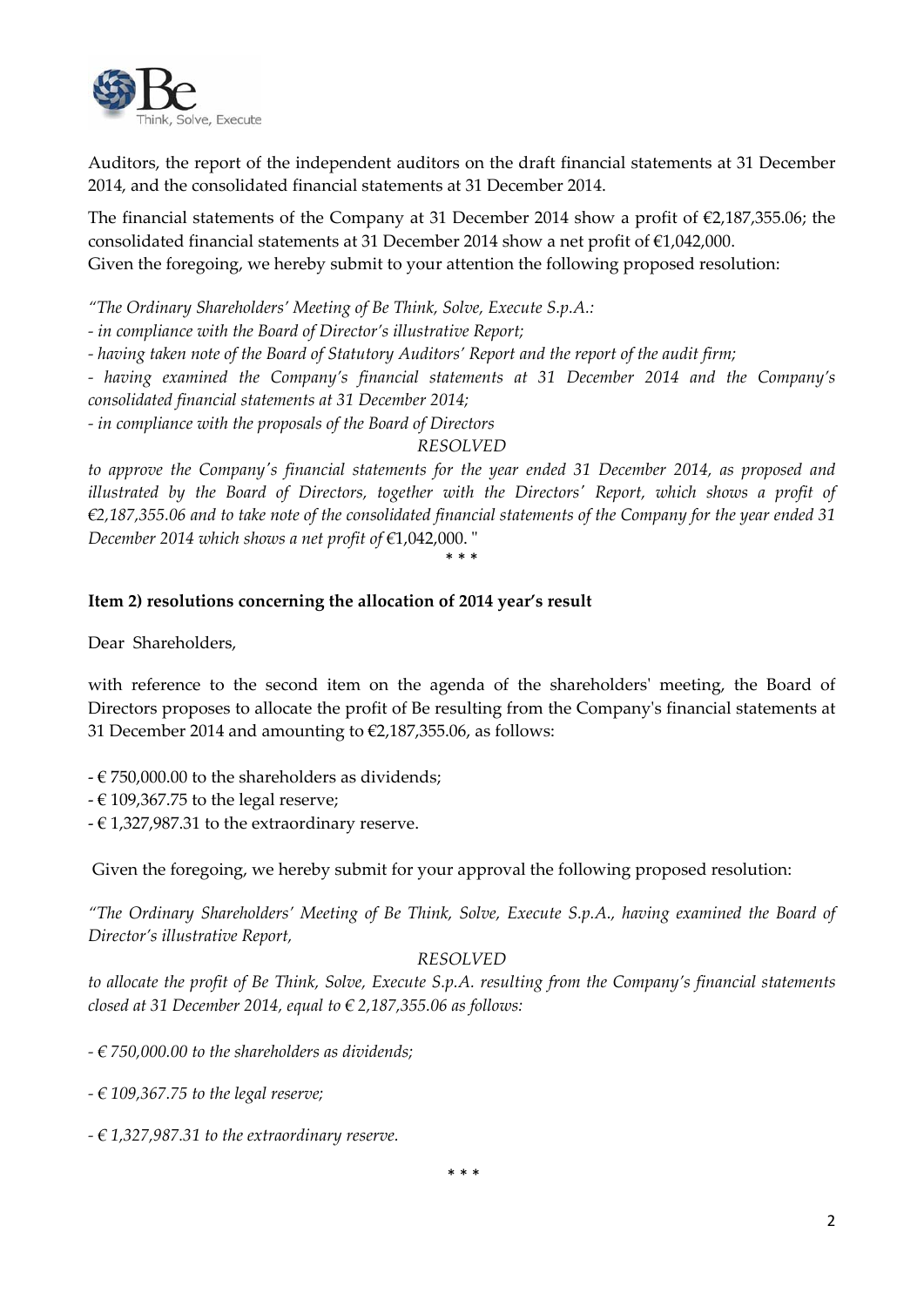

# **Item 3) appointing auditors and the chairman of the pertinent board; determining the emoluments of statutory auditors and chairman of the pertinent board**

Dear Shareholders,

in relation to the third item on the agenda, the shareholdersʹ meeting is called to appoint the members of the Board of Statutory Auditors of Be, as the term of office of the statutory auditors appointed by the shareholders on 10 May 2012 is expiring.

Pursuant to Art. 19 of the bylaws, the Board of Statutory Auditors consists of a Chairman, two standing auditors and two alternate auditors, appointed by the shareholdersʹ meeting, which also establishes the remuneration of the Chairman and the standing auditors.

The members of the Board of Statutory Auditors appointed by the Meeting shall remain in office for a three‐year period expiring on the date of the Shareholders' Meeting convened to approve the financial statements for the last financial year of their office (i.e. the FY at 31 December 2017). They may be re‐appointed. Subject to the ineligibility and/or incompatibility conditions provided by law, those who already serve as statutory auditors in more than five other companies listed on regulated markets (excluding only the companies that directly or indirectly control the Company, or are controlled by it, or are controlled by the same company that controls the Company), or who do not meet the integrity and professionalism requirements provided by current laws and regulations, cannot be appointed as statutory auditors. A statutory auditor shall cease to hold office when he/she no longer satisfies the eligibility requirements.

As far as the appointment proceeding is concerned, the Board of Statutory Auditors is appointed by the Shareholdersʹ Meeting by list vote, in accordance with the following rules and procedure:

(i) only shareholders who, alone or together with other shareholders, of the lists represent at least 2.5% of the share capital of the Company on the date of filing, pursuant to the provisions of Consob resolution no. 19109 of 28 January 2015, shall be entitled to submit lists. Ownership of the shares may also be attested after filing the list, provided the attestation is made at least twenty-one days before the date of the Meeting (i.e. by 2 April 2015);

(ii) each shareholder, as well as shareholders belonging to the same group (i.e. a controlling entity, including when it is not a legal person, pursuant to Art. 2359 of the Italian Civil Code and the subsidiaries of the such entity), or shareholders who are party to a shareholders' agreement pursuant to Art. 122 of the TUF, may not submit, either directly, or through a third party or a trust company, more than one list, failure of which shall result in such list becoming inadmissible, regardless of the order of submission;

(iii) the list is made up of two sections, one for candidates for the office of Standing Auditor, the other for candidates for the office of Alternate Auditor; candidates are listed in each section with a progressive number and each of them can run in only one list, under penalty of ineligibility;

(iv) where mandatory criteria of gender representation (male and female) apply to the appointment in question, each list with at least three candidates must contain a number of candidates of the less represented gender at least equal to the minimum quota as applicable from time to time (both with regard to the standing auditor's and the alternate auditor's office);

(v) pursuant to articles 148, second paragraph, and 147‐ter of the TUF, the lists of candidates, together with the additional documentation required by law, must be filed at the registered office of the Company within twenty five days before the date of the meeting (i.e., by 29 March 2015, extended to 30 March 2015, the next day that is not a holiday). The filing must be made by certified e-mail to the address be@legalmail.it. Please note that, in accordance with Art. 144-sexies,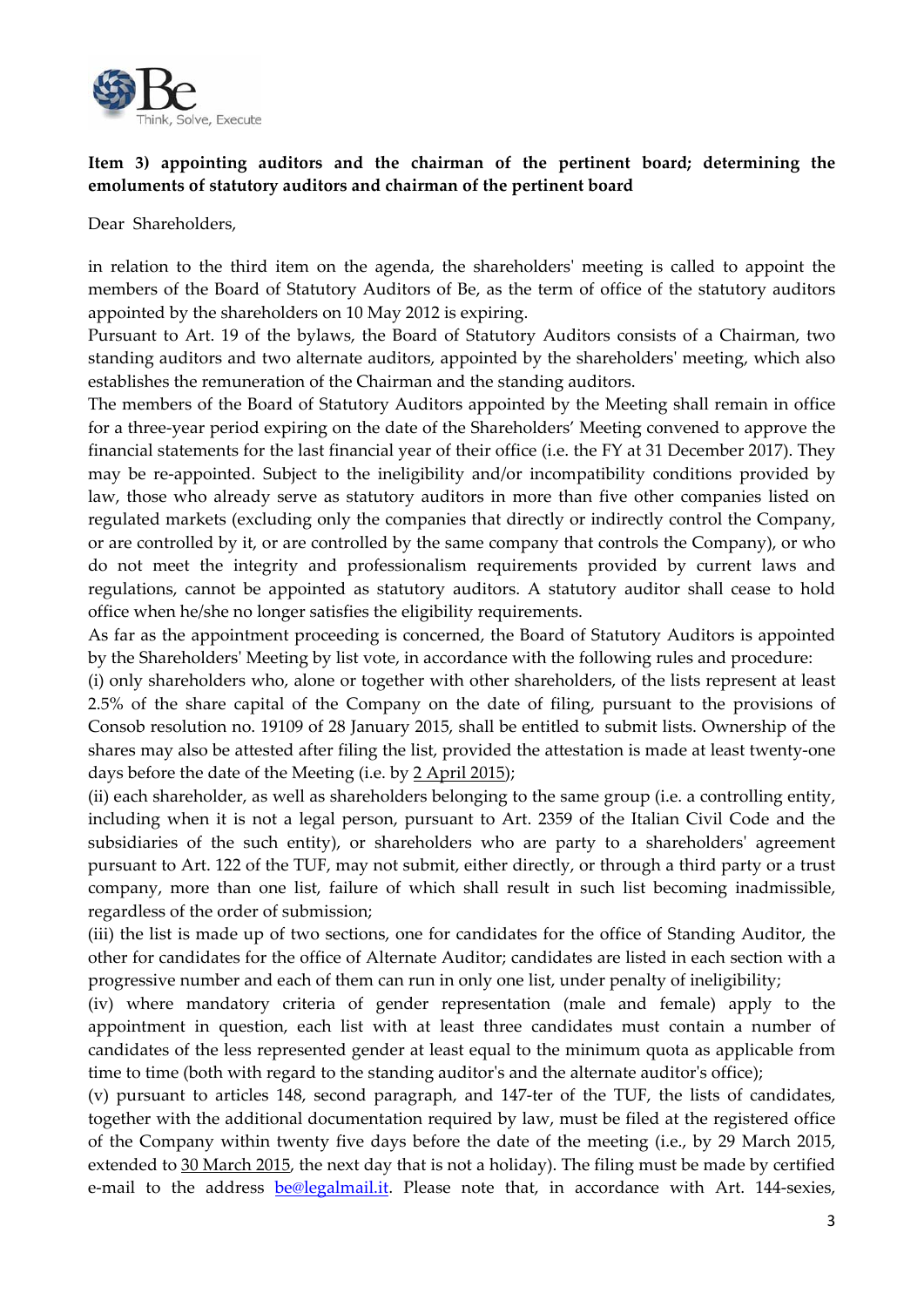

paragraph 5, of Consob Regulation implementing Legislative Decree 58 of 24 February 1998 (RE), in the event only one list, or only lists submitted by related shareholders (identified on the basis of the provisions of Art. 144‐quinquies of RE), have been filed within the deadline,

lists may be submitted until the third day after the expiry of the above specified deadline (i.e. until 2 April 2015). In this case, the lists of candidates may be filed by those Shareholders who, alone or jointly with other Shareholders, hold at least 2.25% of the share capital of the Company;

If only one list is submitted or admitted to voting, or if no list is submitted by non‐controlling shareholders, such circumstance shall be immediately reported as provided by law, so that lists may be submitted until the third day after the filing deadline at the registered office (i.e. until 2 April 2015). In this case, the minimum ownership percentage required for submission of the lists is reduced by half;

(vi) the Company makes the lists available to the public at its registered office, on Beʹs website and according to the other methods provided by the laws and regulations in force, at least twenty‐one days before the date set for the meeting on first call (i.e., by 2 April 2015);

(vii) in accordance with Art. 144‐sexies of the RE each list must be accompanied by:

‐ information on the identity of shareholders who submitted the lists, specifying their overall shareholding;

‐ the candidateʹs acceptance;

‐ exhaustive information on the candidateʹs personal and professional characteristics, and a statement by such candidates that they meet the requirements laid down by law and the bylaws, also with reference to the provisions of law on the maximum permitted number of offices;

‐ a statement by shareholders other than those who hold, including jointly, a controlling or majority interest, certifying the absence of any relationship with the latter, pursuant to Art. 144‐ quinquies of the RE. As provided by Consob Communication no. DEM/9017893 of 26 February 2009, the shareholders other than those who hold, including jointly, a controlling or majority interest, are recommended to include the following information in the mentioned statement: a) any existing relationships, if significant, with shareholders who hold, including jointly, a controlling or majority interest; more specifically, it is recommended that the relationships mentioned in section 2 of Consob Communication should at least be declared; alternatively, the absence of significant relationships must be stated; and b) the reasons for considering such relationships as not relevant for the purpose of Art. 148, paragraph 2, of the TUF and Art. 144-quinquies of the RE;

(viii) any lists that have not been submitted in compliance with the law and the bylaws shall be deemed as not submitted;

(ix) each party with voting rights may vote only for one list.

Concerning the Board of Statutory Auditors, two regular auditors and one alternate auditor shall be taken from the list that has obtained the highest number of votes, according to the order in which candidates are listed in their respective sections. One standing auditor and one alternate auditor shall be elected from the list that has obtained the highest number of votes, from among the lists submitted and voted by non‐controlling shareholders, provided they are not related, pursuant to law and regulations, to the shareholders who have submitted or voted for the list referred to in the preceding paragraph, and according to the order in which they are listed in their respective sections.

If, by applying the preceding provisions, the minimum gender representation quota, as applicable from time to time to members of the board, is not complied with (with respect to both the standing auditor's and the alternate auditor's office), the candidate of the most represented gender of the majority list shall be replaced by the next candidate of the less represented gender in the same list.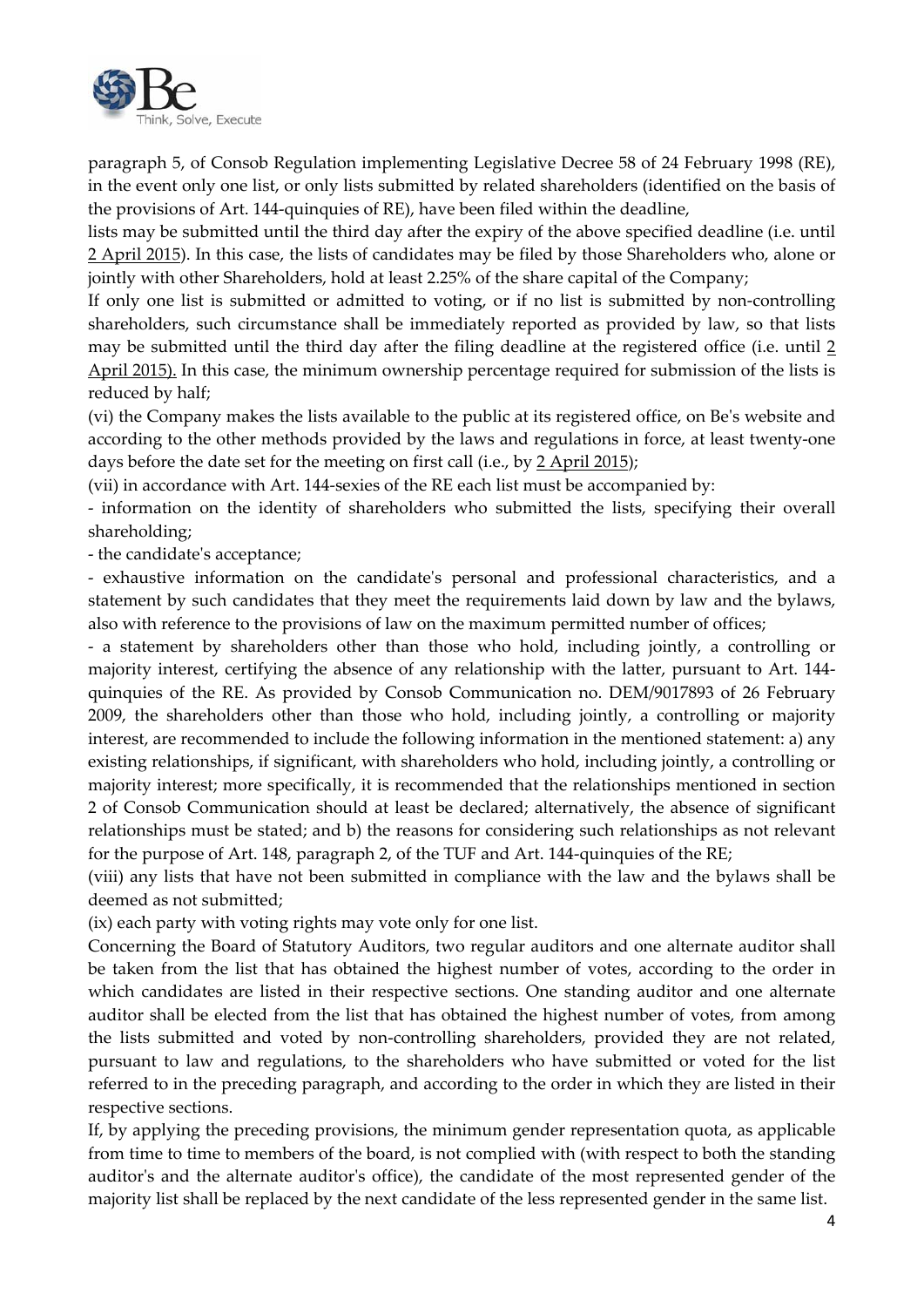

The Chairman of the Board of Auditors shall be appointed by the Meeting among the auditors appointed by the minority shareholders. In the event of a tie between lists, the entire shareholders' meeting shall vote again, by choosing from the lists that have obtained the same number of votes.

In accordance with art. 2402 of the Italian Civil Code, the shareholdersʹ meeting shall establish the annual fee payable to the Chairman of the Board of Statutory Auditors and the standing auditors.

In the event a statutory auditor ceases to hold office, his/her office shall be taken by the first alternate auditor belonging to the same list, until expiration of the statutory auditors in office, where possible, unless another alternate auditor on the same list has to take office in order to comply with gender representation requirements. If even in this case, the gender representation requirement as may be applicable is not satisfied, the shareholdersʹ meeting shall be convened to appoint a statutory auditor of the less represented gender.

If it is not possible to appoint one or more auditors by list vote, the shareholders' meeting shall pass resolution according to the majority established by law.

Meetings of the Board of Statutory Auditors may be held by teleconference or videoconference, on the condition that all participants may be clearly identified and are able to follow the discussion and speak concerning the items on the agenda in real time and read and receive documents. If these conditions are fulfilled, the meeting of the Board of Auditors is deemed to be held at the place where the person chairing the meeting and the person in charge of writing the minutes are located, in order to allow for the writing of the minutes on the pertinent book.

Dear Shareholders,

you are asked to vote for a list from among those that will be submitted by the shareholders and disclosed in accordance with the provisions of the bylaws. We also ask you to appoint the auditor first listed in the most voted minority list as Chairman of the Board of Statutory Auditors and to make proposals on the remuneration of the Chairman of the Board of Statutory Auditors and the standing auditors and to approve one of such proposals.

**Item 4) remuneration report: resolutions concerning the first section of the report in accordance** with art. 123-ter, paragraph 6, of Legislative Decree no. 58 of 24 February 1998 (Company's **policy on remuneration and related procedures used to adopt and implement the policy).**

\* \* \*

Dear Shareholders,

with reference to the fourth item on the agenda, pursuant to Art. *123‐ter,* paragraph 6, of the TUF, the Board of Directors submits to your attention Section I of Be's "Remuneration Report" prepared pursuant to the above mentioned article of the TUF and art. *84‐quater* of the RE, which illustrates the Companyʹs policy on remuneration of the members of the boards of directors, the general managers and the managers with strategic responsibilities, as well as the procedures used to adopt and implement such policy.

Please refer to the full text of the "Remuneration Report" which, in accordance with current laws and regulations, shall be made available to the public at Borsa Italian SpA, at the Companyʹs registered office and on the Companyʹs website, at www.be‐tse.it , by the twenty‐first day prior to the Meeting (i.e. by 2 April 2015).